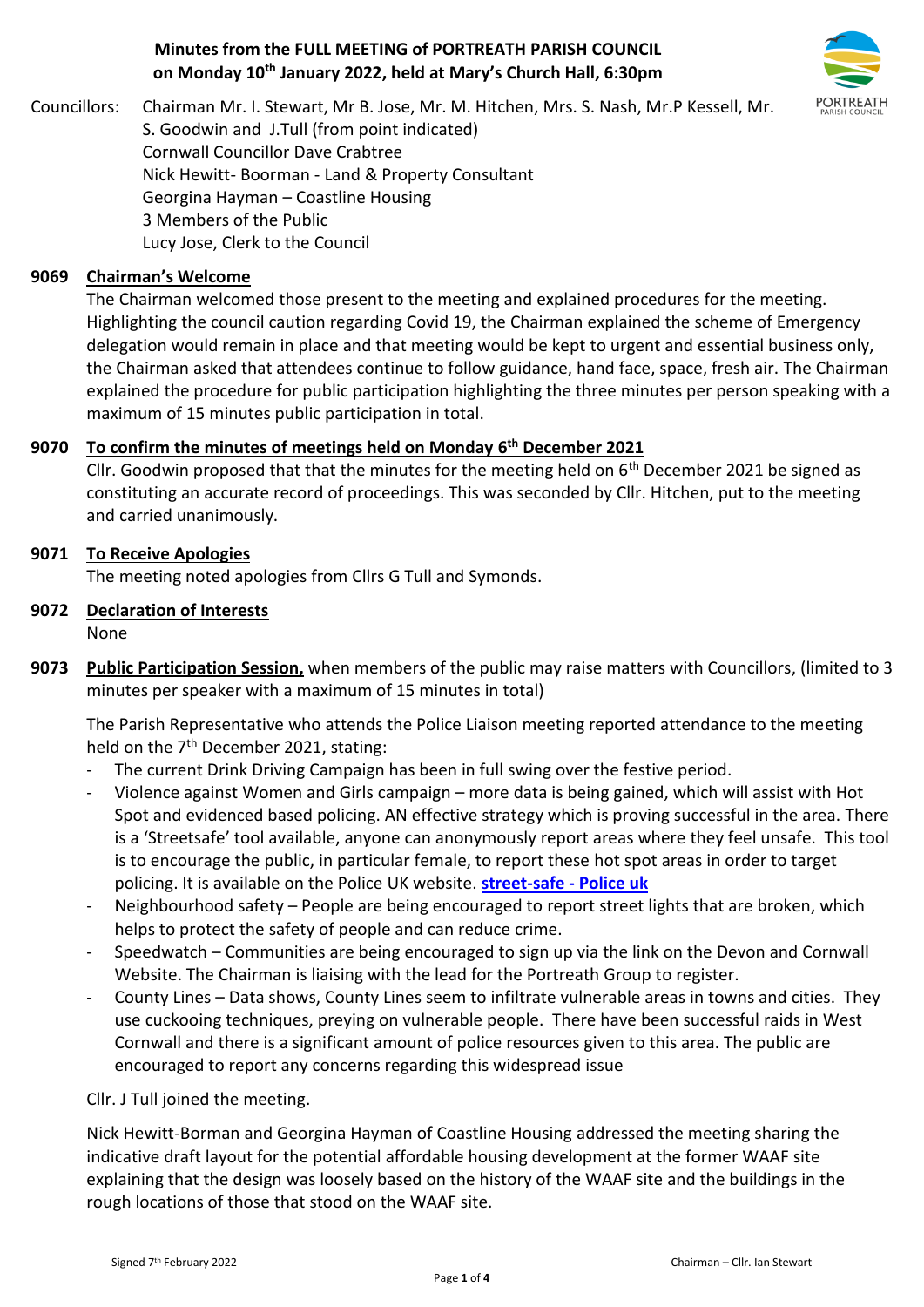Ms Hayman explained that the mix of housing was in line with what is required on the housing need register and that the design was for 1 and 1.5 storey dwellings to minimise the impact on the area. Ms Haymen commented that this also meant that the dwellings could be easily adapted and made more accessible should it be required.



The Chairman commented that the NPD supported the buildings of such dwellings. The Chairman questioned if the badger sets had been considered when drawing the plan. Ms Hayman confirmed that an ecological survey would be carried out further down the line to determine the location of any badger sets and the plan revised to accommodate them where required. The Chairman asked if the community space was omitted from the plan, could another dwelling be put in place in that location, Ms Hayman confirmed that the plan was indicative and could be revised as required.

Cllr. Hitchen commented that he felt that the initial design had too many properties and that it was likely that planning conditions would men that building close to the Mineral Tram would not be permitted. Cllr. Jose commented that the area for set net biodiversity did not need to be at the bottom of the site as outlined but could be moved or split to accommodate any planning conditions such as had been exampled by Cllr. Hitchen.

Mr Hewitt Borman confirmed that the Parish Council would be involved with the design of the site throughout the project, Ms Hayman commented that a financial appraisal would need to be carried out to see set the split rental properties. Cllr. Kessell commented that the parish needed desperately rental properties.

Mr Hewitt-Borman agreed to come back to the council with a detailed Heads of Terms document detailing the price per dwelling for the land and timescales for submitting a planning application for the development. Mr Hewitt- Borman confirmed that once signed that the Council would have be legally bound to deal himself, coastline housing and their building partners for a given period.

## **9074 To receive the report of Cornwall Councillor Dave Crabtree,** authorise any actions and consider any associated expenditure

CC Crabtree update the meeting with the lates covid figures commenting that there were currently 55 cases in Illogan and Portreath with the majority of cases being in school aged children and those under 30.

CC Crabtree highlighted his recent successful campaign to have Samaritan's signage installed on the Brides over the A30 in the area. Cc Crabtree said if they save just one life, they will be a success.

CC Crabtree said that he was struggling to arrange for the sand build up on the beach to be moved, but confirmed that he would continue to work with Cllr. Kessell to ensure the sand is not left against the harbour wall.

CC Crabtree confirmed he was booking time with the MP George Eustice in the coming weeks and would highlight this sand issue if it had not yet been resolved. CC Crabtree also commented that the visit from the MP would also take in a trip to Forth Vean to discuss the dangerous junction with Cot Road.

Residents present asked if there was an update on the works planned for Tregea Hill, CC Crabtree agreed to follow this us a priority.

### **9075 To review the document COVID-19: Portreath Parish Council Plan, adopted on 23rd March 2020, updated 4 th May 2020, amended 6th January 2021 & 4th May 2021**, authorise any actions and consider any associated expenditure

The Chairman asked for confirmation that councillors had read and understood the changes suggested to the Covid-19 Emergency Plan, following the guidance of CALC. Councillors concurred that they had read and understood the proposed amendments to the plan.

The Chairman proposed the Covid 19 Emergency Plan be up dated as per the draft circulated to councillors. This was seconded by Cllr. Jose, put to the meeting and carried unanimously.

## **9076 To resolve that Portreath Parish Council delegates authority to the Clerk informed by consultation with members of the Council, to take any actions necessary with associated expenditure up to £1500 to**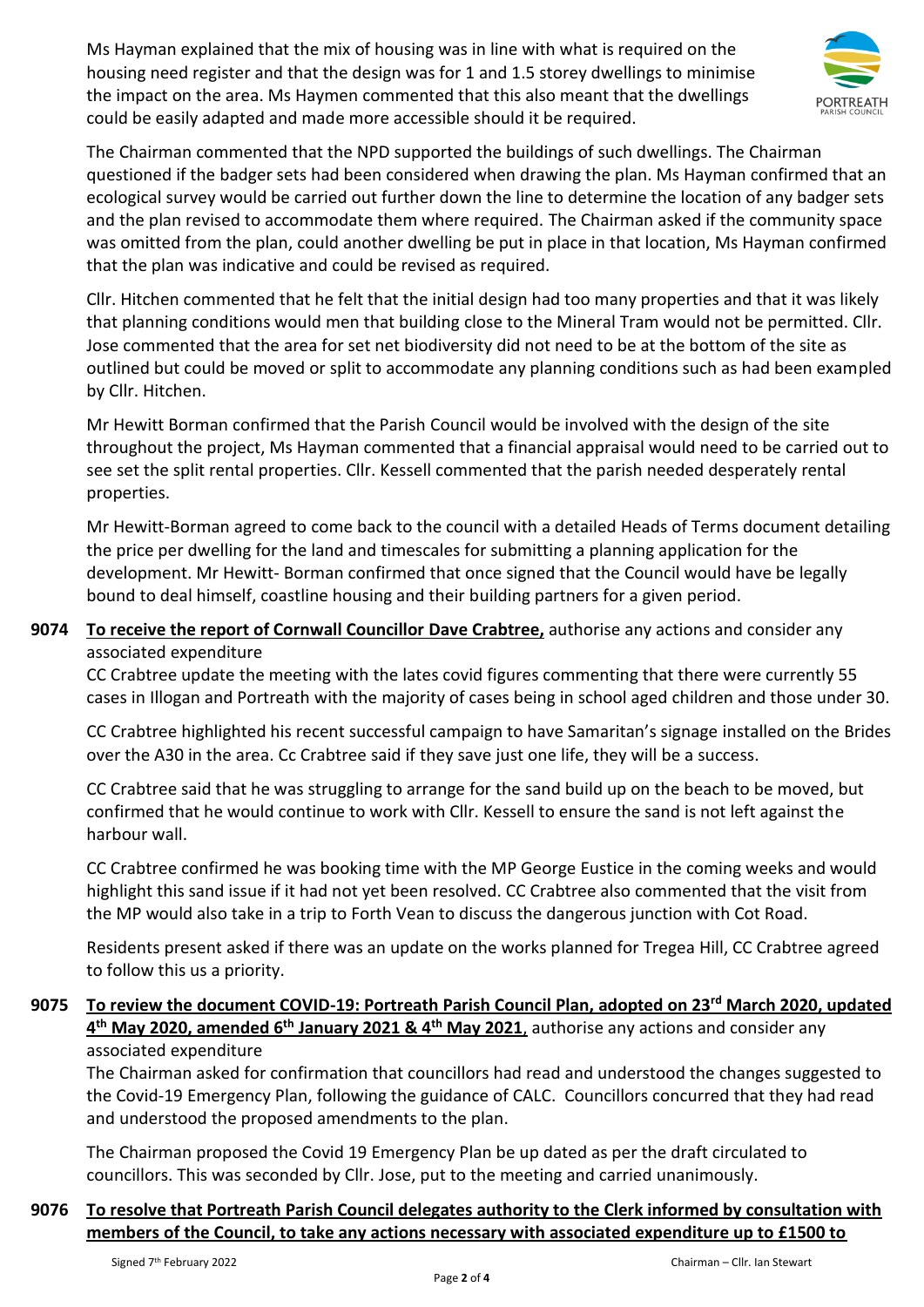# **protect the interests of the community and ensure council business continuity during the period of the Coronavirus pandemic where it is deemed inappropriate to meet.**



Proposed by The Chairman, seconded by Cllr. Jose members of Portreath Parish Council unanimously resolved that the Council delegates authority to the Clerk informed by

consultation with members of the Council, to take any actions necessary with associated expenditure up to £1500 to protect the interests of the community and ensure council business continuity during the period of the Coronavirus pandemic where it is deemed inappropriate to meet.

## **9077 Planning**

- **(a)** To give consideration as consultees to:
	- **i)** To remove an existing caravan and replace with a dwelling and associated works **Cambrose Farm, Cambrose, - PA21/10929** Cllr. Kessell proposed that members of Portreath Parish Council support this proposal. This was seconded by Cllr. Hitchen, put to the meeting and carried unanimously.
	- **ii)** Construction of detached garage and parking area with garden shed beneath **15 Greenfield Gardens, Portreath – PA21/11912** The Chairman outlined the proposal.

Councillors commented on the elaborate design for a garage and shed and expressed concern of the future use of the proposed and noted the consultee comments of the Cornish Mining World Heritage officer.

The Chairman proposed that members of Portreath Parish Council support this proposal, assuming that the use will be conditioned so as to be incidental to the host dwelling. This was seconded by Cllr. Goodwin, put to the meeting and carried unanimously.

**iii)** Proposed side and rear two storey extension and loft conversion

### **4 Tregea Close, Portreath – PA21/12151**

Cllr. Kessell proposed that members of Portreath Parish Council support this proposal. This was seconded by Cllr. Hitchen, put to the meeting and carried.

**(b)** To give consideration as consultees to any planning applications received since the preparation of this agenda

The Clerk confirmed that application **PA21/ 2690 & PA21/12616** had been received since the preparation of the agenda and be added to the agenda for discussion at the February meting of the council.

**(c)** To give consideration to any planning applications referred to the council under the 5-day notice protocol

None

- **(d)** To note any planning appeals None
- **(e)** To receive the report of planning decisions and correspondence and authorise any actions The meeting noted that planning application **PA21/ 09776** had been approved.

# **9078 To receive the following reports,** authorise any action and consider associated expenditure

**(a) Finance,** to note the report circulated by the Clerk

The meeting noted the finance report that had previously been circulate by the Clerk. The Chairman signed the bank statements, bank reconciliation and payment schedule.

Cllr. Hitchen proposed that the clerk line up payments as listed in the schedule. This was seconded by Cllr. Kessell, put to the meeting and carried unanimously.

### **(b) Clerks Report**

- **i)** General report
	- The Clerk emphasised the importance of reading and responding to emails at present whilst meetings are being kept to essential and urgent business only.
	- The Clerk informed the meting that she had requested that the Finance and Staffing Committee look at the updating the financial regulations to reinstated the sections relevant to committees. The Clerk recommended that the model document be adopted.